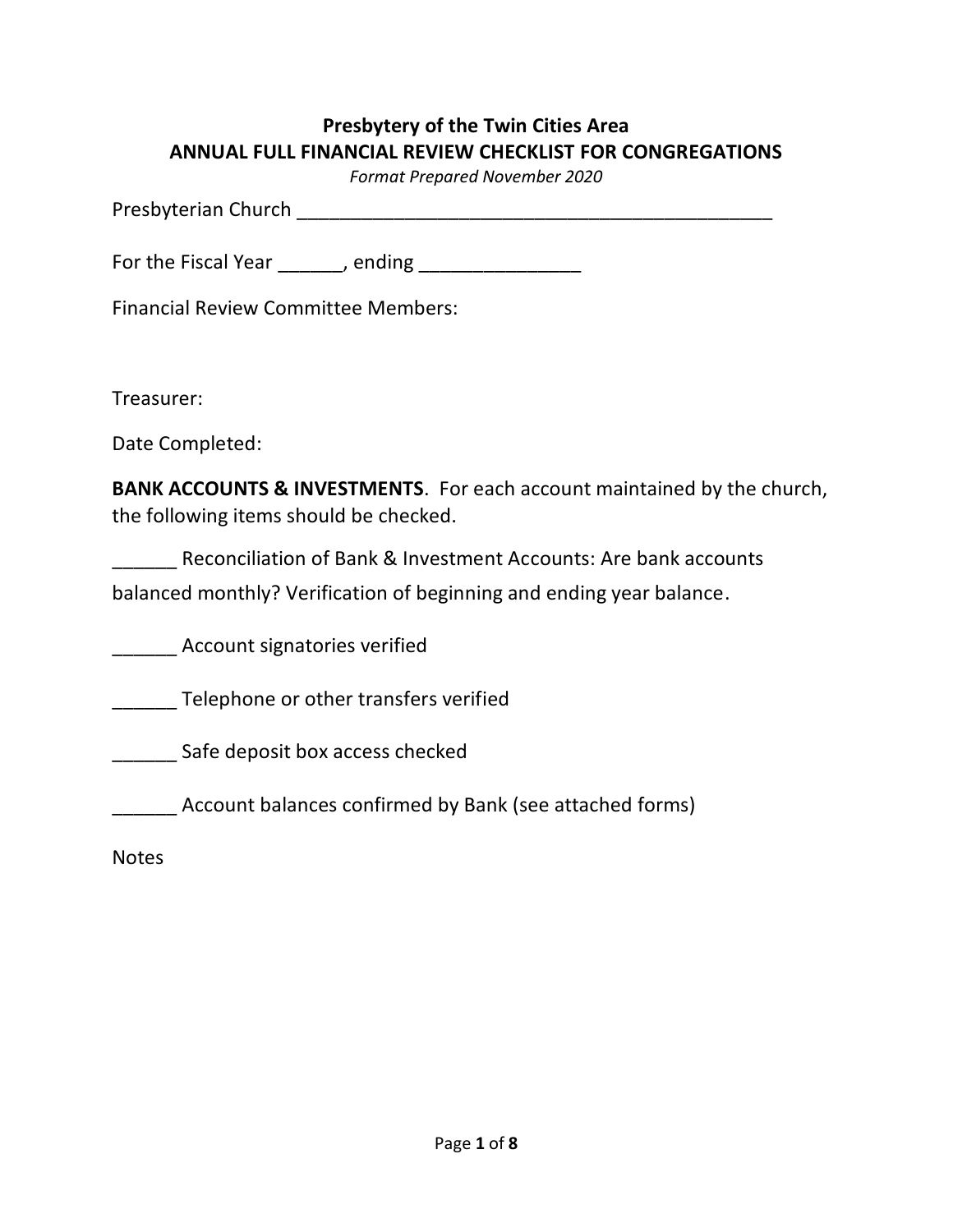#### **INCOME**

Offering counted by two unrelated persons

\_\_\_\_\_\_ Funds deposited in timely fashion

\_\_\_\_\_\_ Financial secretary's and treasurer's records compared against deposits

\_\_\_\_\_\_ Transactions checked against postings to GL

\_\_\_\_\_\_ Other income processes verified

\_\_\_\_\_\_ Designated funds directed to restricted accounts

\_\_\_\_\_\_ Pledges recorded on donor records

\_\_\_\_\_\_ Confirmations sent to donors

# confirmations sent (Keep a list)

# confirmations returned \_\_\_\_\_\_\_\_

\_\_\_\_\_\_ Differences researched & cleared

\_\_\_\_\_\_ Finance secretary's records reviewed

Finance secretary's records agree with general ledger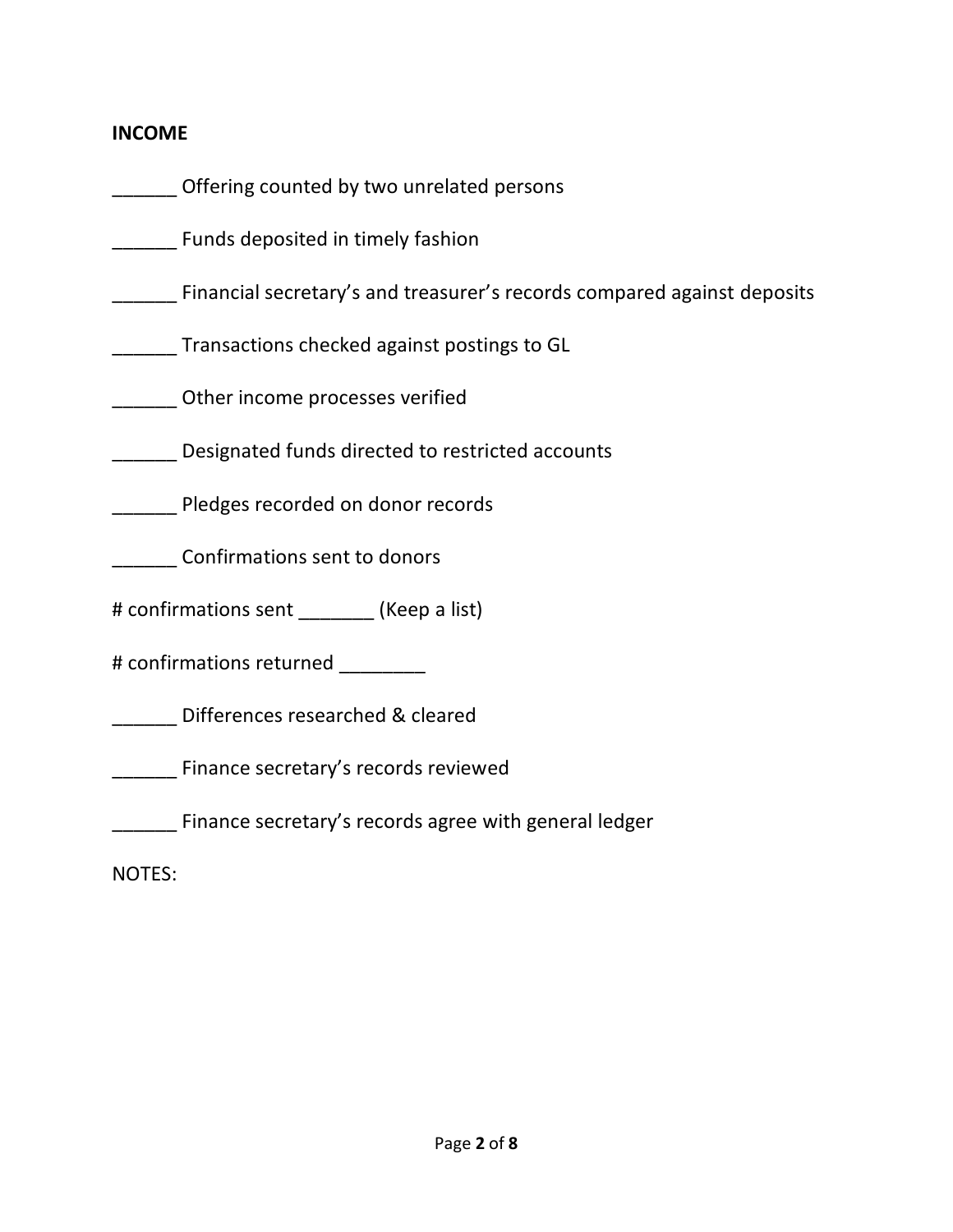### **DISBURSEMENTS**

\_\_\_\_\_\_ Per capita and General Mission gifts paid per session direction

\_\_\_\_\_\_ Invoices properly approved

\_\_\_\_\_\_ Canceled checks matched to invoices

\_\_\_\_\_\_ Canceled checks examined to verify that disbursements were actually paid to the proper parties

\_\_\_\_\_\_ Check numbers and dates noted

\_\_\_\_\_\_ All checks, used and voided, accounted for

\_\_\_\_\_\_ Purchase order system, if applicable, functioning appropriately

Accounts to charge noted on invoice

Are there any invoices to vendors over 30 days in arrears

\_\_\_\_\_\_ Interest & service charges recorded

\_\_\_\_\_\_ General ledger balances equal daily transactions

**Procedure in place to account for restricted gifts** 

\_\_\_\_\_\_ Procedure in place to distribute gifts regularly (Confirm receipt by Presbytery/Synod/GA)

Designated gifts paid out on a timely basis (Confirm receipt by Presbytery/Synod/GA)

\_\_\_\_\_\_ Disbursement of petty cash funds given proper approval

\_\_\_\_\_\_ Reimbursements to the petty cash fund properly made

\_\_\_\_\_\_ Maximum figure for individual approval of payments established and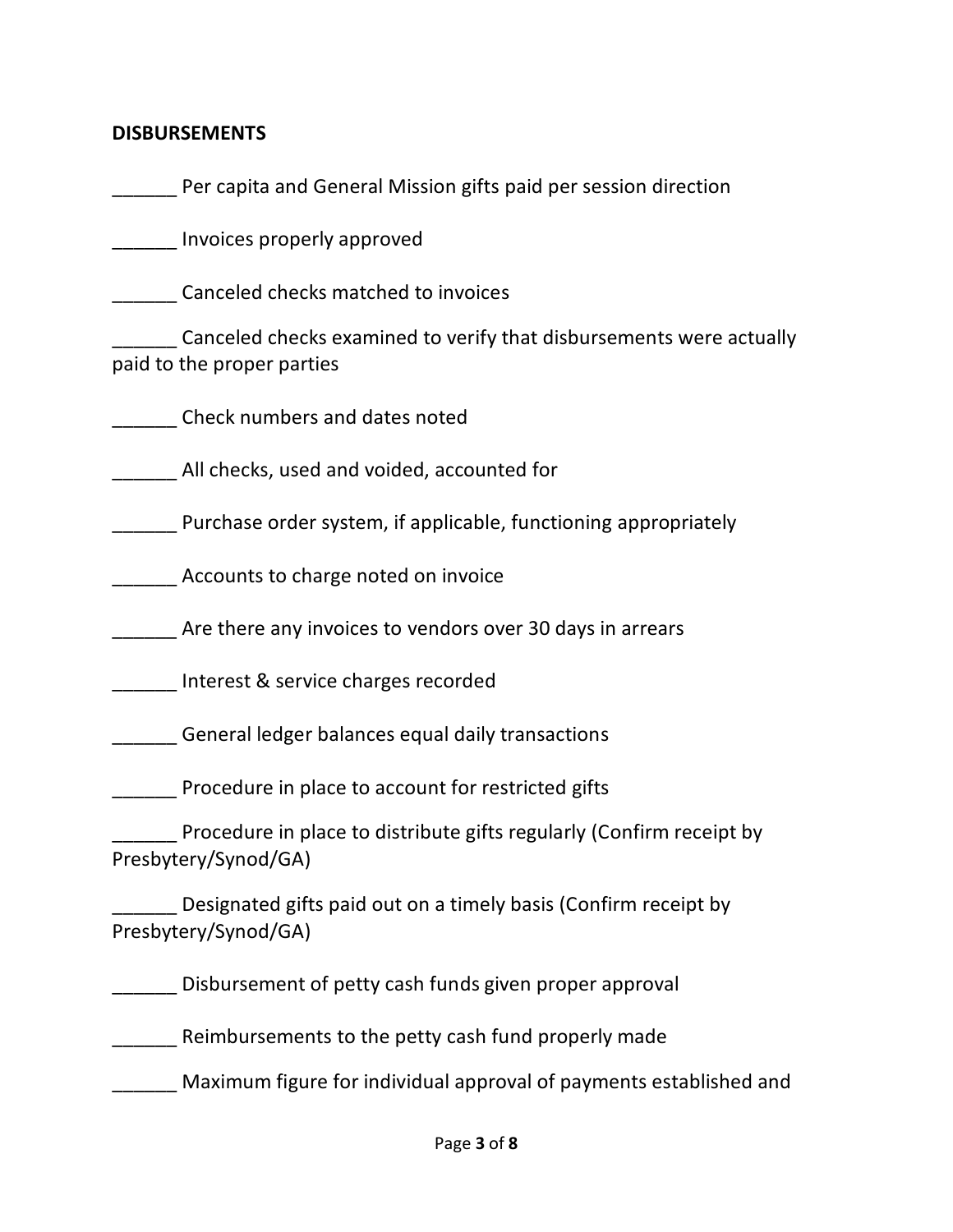followed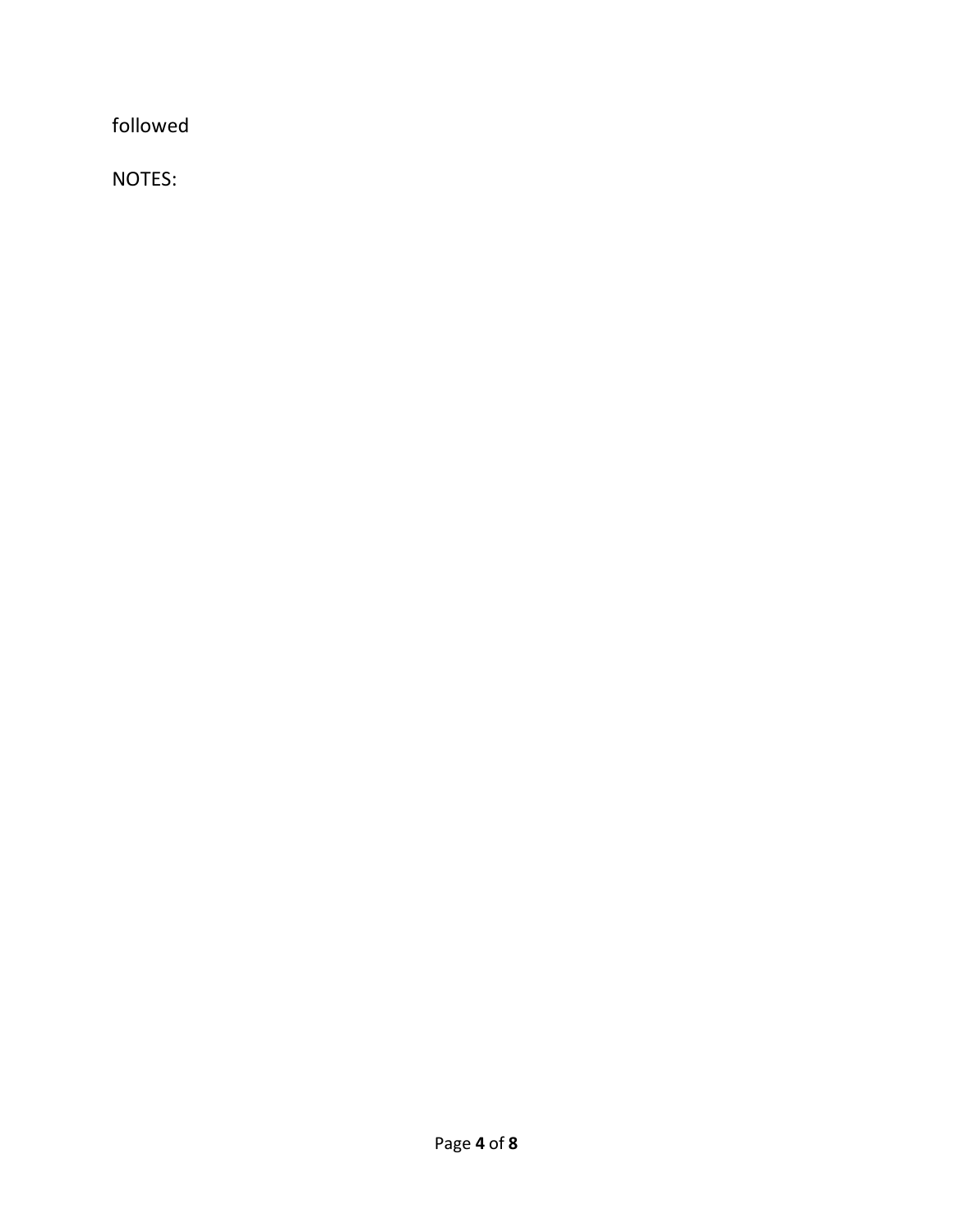#### **FINANCIAL REPORTS**

\_\_\_\_\_\_ Financial Reports provide a complete picture of the congregation's financial circumstances

\_\_\_\_\_\_ Financial Reports contain sufficient information to be helpful to the Session, committees and congregation

\_\_\_\_\_\_ Financial Reports prepared in a format that is helpful to the Session, committee members and congregation?

The approved budget included in the Financial Reports?

\_\_\_\_\_\_ Approvals for all over-budget expenditures

\_\_\_\_\_\_ Policies for restricted funds reviewed

Restricted funds used according to policy

\_\_\_\_\_\_ Regular reports provided to finance committee/Session/Pastor on pledges received

\_\_\_\_\_\_ Reports provided in timely fashion

\_\_\_\_\_\_ Reports distributed to the appropriate people

\_\_\_\_\_\_ Financial Reports include both a Balance Sheet and a Statement of Income and Expenses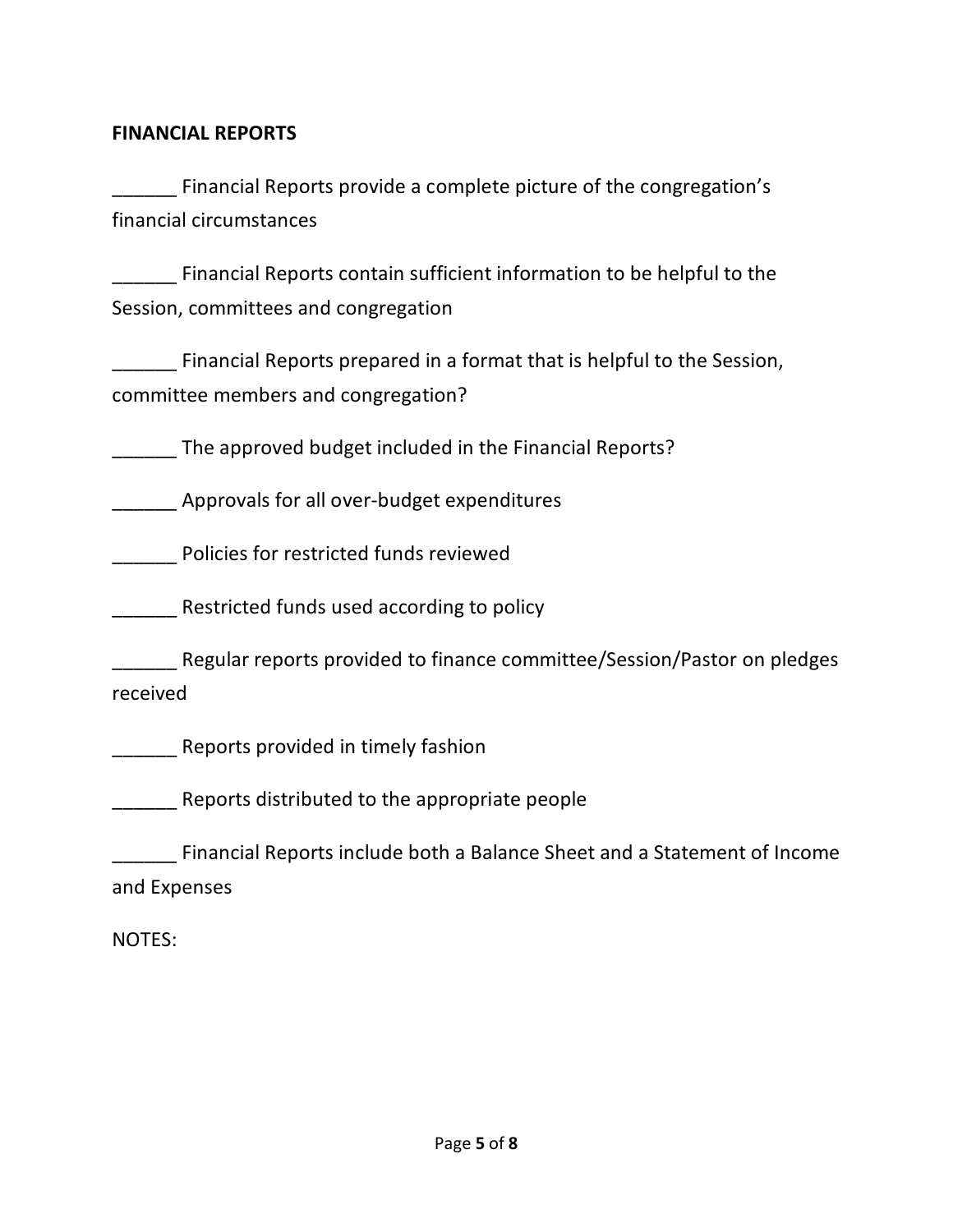### **GENERAL LEDGER**

| Restricted funds separated appropriately                              |
|-----------------------------------------------------------------------|
| Internal controls for receipts reviewed                               |
| Internal controls for disbursements reviewed                          |
| Other asset accounts reviewed (equipment, buildings, contracts, etc.) |
| Accounts payable reviewed                                             |
| Accounts receivable reviewed                                          |
| Prepaid expense account reviewed                                      |
| Any related party/employee loans noted                                |
| Unearned Income account reviewed                                      |
| Fund balance from prior year correct                                  |
| Correct fund balance carried into next year                           |
| <b>NOTES:</b>                                                         |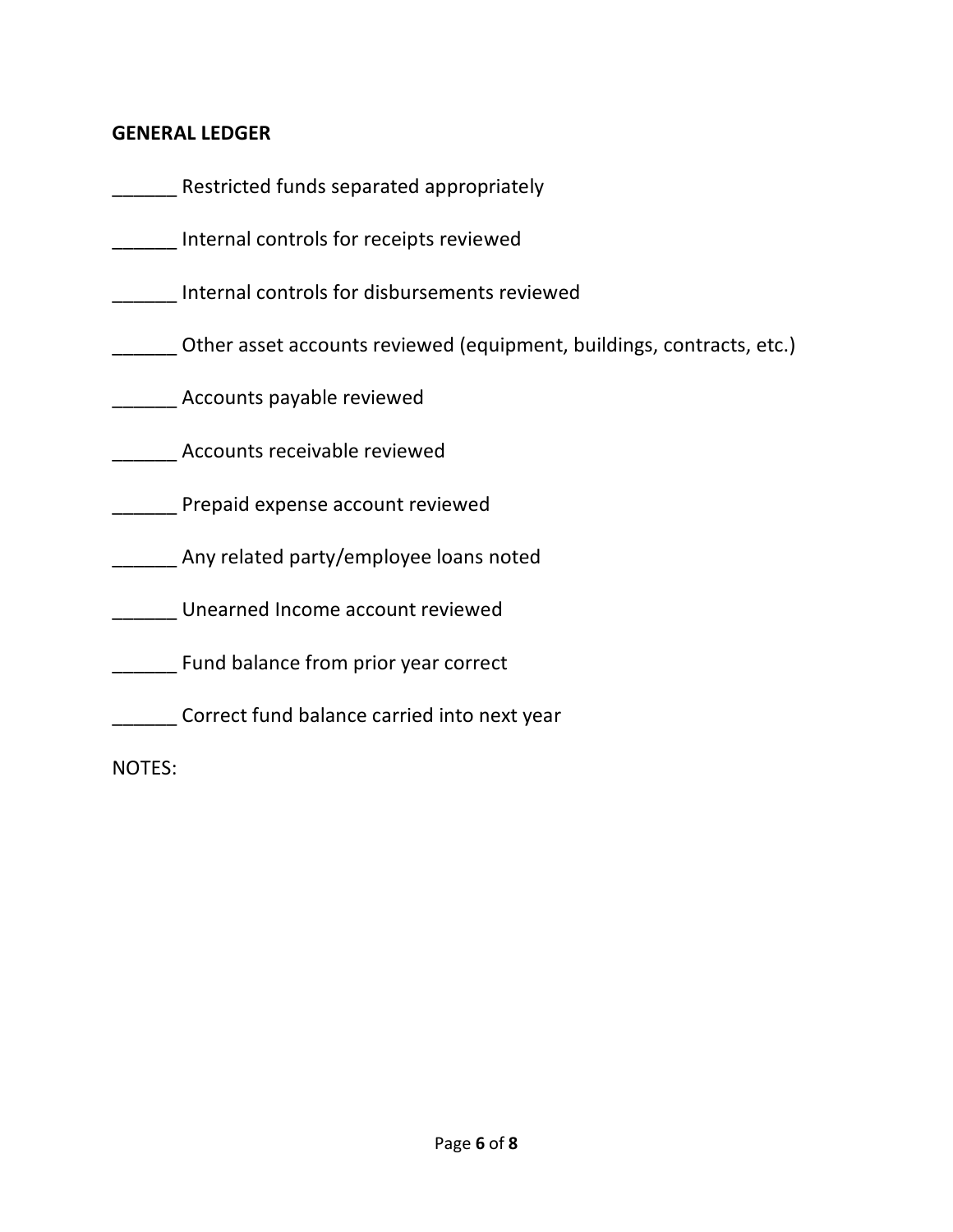### **ADMINISTRATIVE**

|            | Policy/Process for safeguarding documents                            |
|------------|----------------------------------------------------------------------|
| identified | Persons with access to important documents/safeguarded documents are |
|            | <b>Employer Identification Number obtained</b>                       |
|            | File for EIN and tax filings safeguarded                             |
|            | Deed to church property and mortgages (if any) safeguarded           |
|            | Insurance policies safeguarded                                       |
|            | Insurance coverage appears to be adequate                            |
|            | Prior year insurance policies safeguarded                            |
|            | Church has separate bond for persons handling money                  |